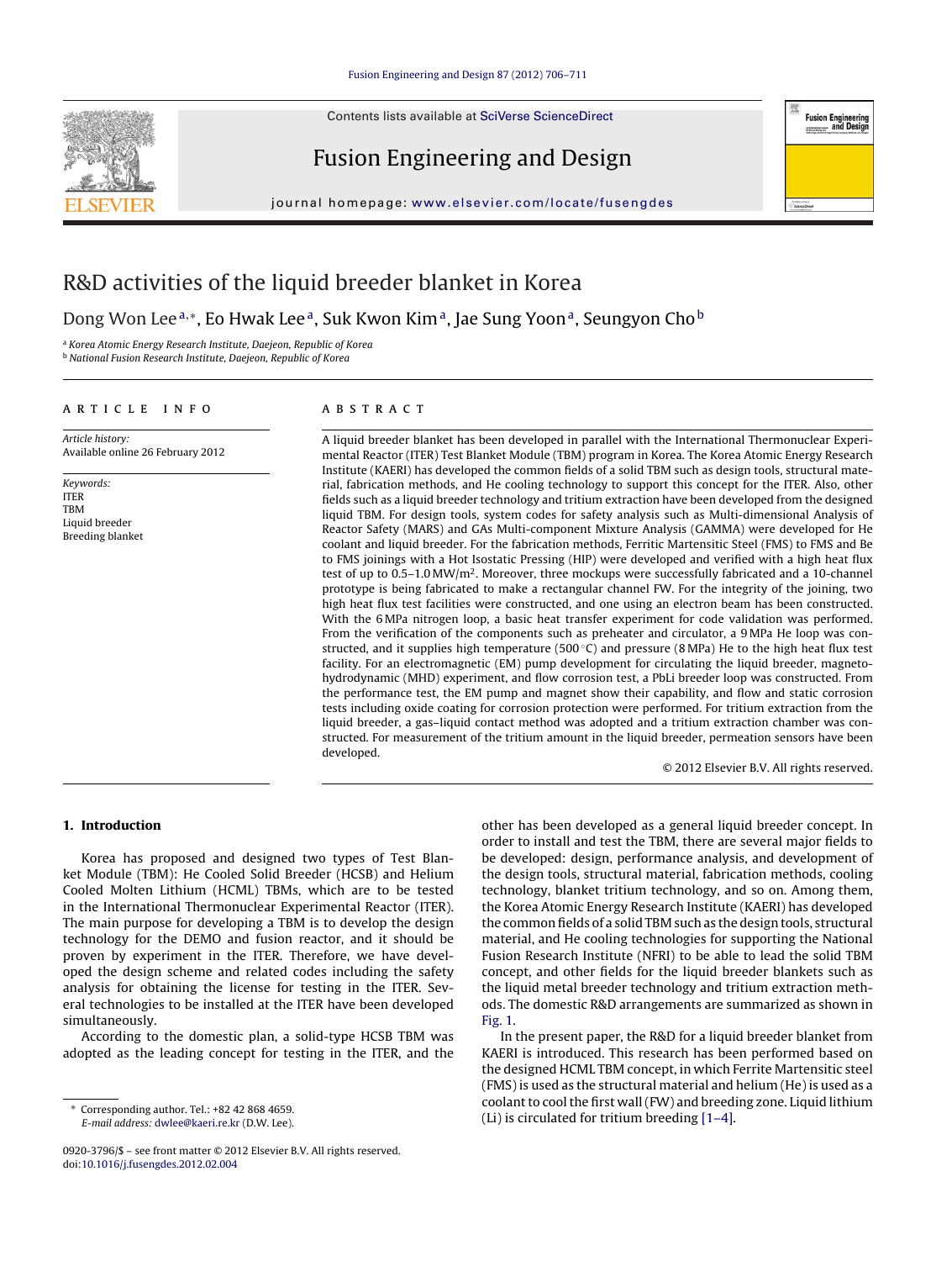<span id="page-1-0"></span>

**Fig. 1.** Breeding blanket development program in Korea.

### **2. Development of the design scheme and related codes**

The overall schematic of the design and system codes is shown in Fig. 2. For the design of the TBM itself, a 3D CAD was used with CATIA V5 and the thermal–hydraulic/mechanical performance was evaluated using ANSYS codes: -CFX [\[5\]](#page--1-0) and -mechanical classic version. In the neutronic analysis, MCCARD and MCNP were used, and the ATILLA code was prepared for a 3D analysis. For the accident analysis, the decay heat and activation materials were obtained through MCCARD and MCNP codes.

The transient performance after an accident was evaluated using ANSYS, Multi-dimensional Analysis of Reactor Safety for Gas Cooled Reactor (MARS-GCR), and GAs Multi-component Mixture Analysis (GAMMA) codes for the TBM temperature evaluation and coolant behavior. MARS and GAMMA codes were developed in KAERI for a commercial pressurized water reactor and gas cooled reactor. The developed codes were validated with the heat transfer experiments using the constructed high temperature gas loops: one is a 6 MPa nitrogen loop and the other is a 9 MPa He loop. In both loops, a TBM first wall (FW) mockup, which was made from the same material as the designed TBM, FM steel, and high-heat flux (HHF) test facility, in which the heat flux was about 0.5 MW/ $m<sup>2</sup>$  were used. Currently, tritium permeation and behavior models have been applied in these codes.

For a performance analysis of the liquid metal breeder in a high magnetic field, a newly developed commercial code, ANSYS-CFX, with electro-magnetic (EM) module, was used and validated with the previous experimental data. For the liquid breeder analysis,



**Fig. 3.** The developed GAMMA code validation with the previous experimental data.



**Fig. 4.** Fabrication technology development: FMS/FMS and Be/FMS joining.

MARS-FR (Fusion Reactor) and GAMMA-FR have been developed. The based codes were the above system codes, and the physical properties such as PbLi and Li were encoded. Basic heat transfer and magneto-hydrodynamic (MHD) equations were included. Like ANSYS code validation, the GAMMA code with MHD model was validated with the previous experimental data, as shown in Fig. 3.



#### **System Codes Development**

**Fig. 2.** The overall schematic of the design and system codes for breeding blanket.